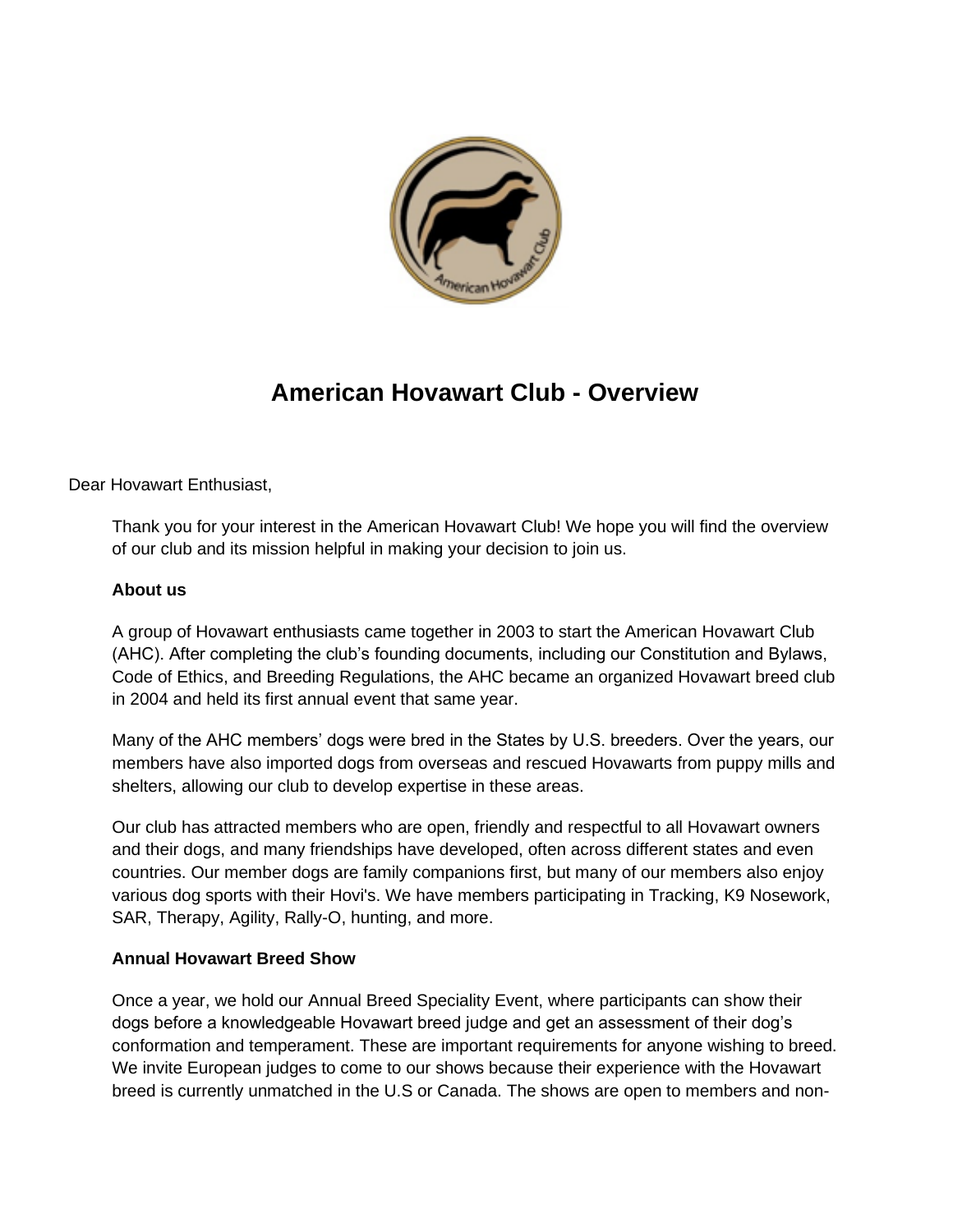members. All member and non-member dogs are eligible to win their class, Best Dog, Best Bitch, or Best in Show titles.

Most participants choose to show their dogs, but it is not a requirement. There is also no requirement to be an experienced dog handler, or show dog for that matter. Few of our members actively train themselves or their dogs for conformation shows. If you are new to the breed, or are still deciding about adding a Hovi to your family, these events are an excellent way to meet several Hovawarts and chat with our members about their experiences with the breed.

In addition to conformation and temperament testing, we aim to provide other activities, seminars, or demonstrations as time and resources permit. To date, we have offered at least one of the following activities at each show:

- Obedience or tricks training sessions
- Tracking or SAR demonstrations
- Seminars on breeding, canine first aid, or canine conditioning, canine body language

We hold our events in different U.S. locations each year based on members that volunteer to host in their area, hoping to give everyone an opportunity to participate without long distance travel. To date we have held events in PA, MN, VA, WA, MS, OR, OH, LA, MO, and DE.

All Hovawart dogs can participate, including altered dogs or dogs without registration documents. The more Hovawart dogs we see, the more we all learn about the breed and the more fun we have.

Many times we have had some surprise objects at our events that had been donated by sponsoring companies or members of our club. These donations have included agility tunnels, dog toys, dog treats, first aid kits, books, dog leashes, gift certificates, gift baskets and more.

#### **Breeding in the AHC**

Our members are serious about doing right by the Hovawart, and about growing our club responsibly through carefully planned breedings to the FCI breed standard. We only breed dogs who have met or exceeded the breeding requirements set by the AHC - including but not limited to conformation, temperament, and health testing - and whose puppies can reasonably be expected to contribute positively to the health and temperament of the breed.

Our breeding requirements, at minimum, meet the requirements of the reputable Hovawart Breed Clubs around the world and we exceed the requirements of many clubs worldwide.

To breed Hovawart dogs that are healthy in body and mind, our breeders along with the Database Administrator perform extensive research into all breeding pairs before a breeding is approved. All breeding dogs in the AHC must have an FCI recognized registration.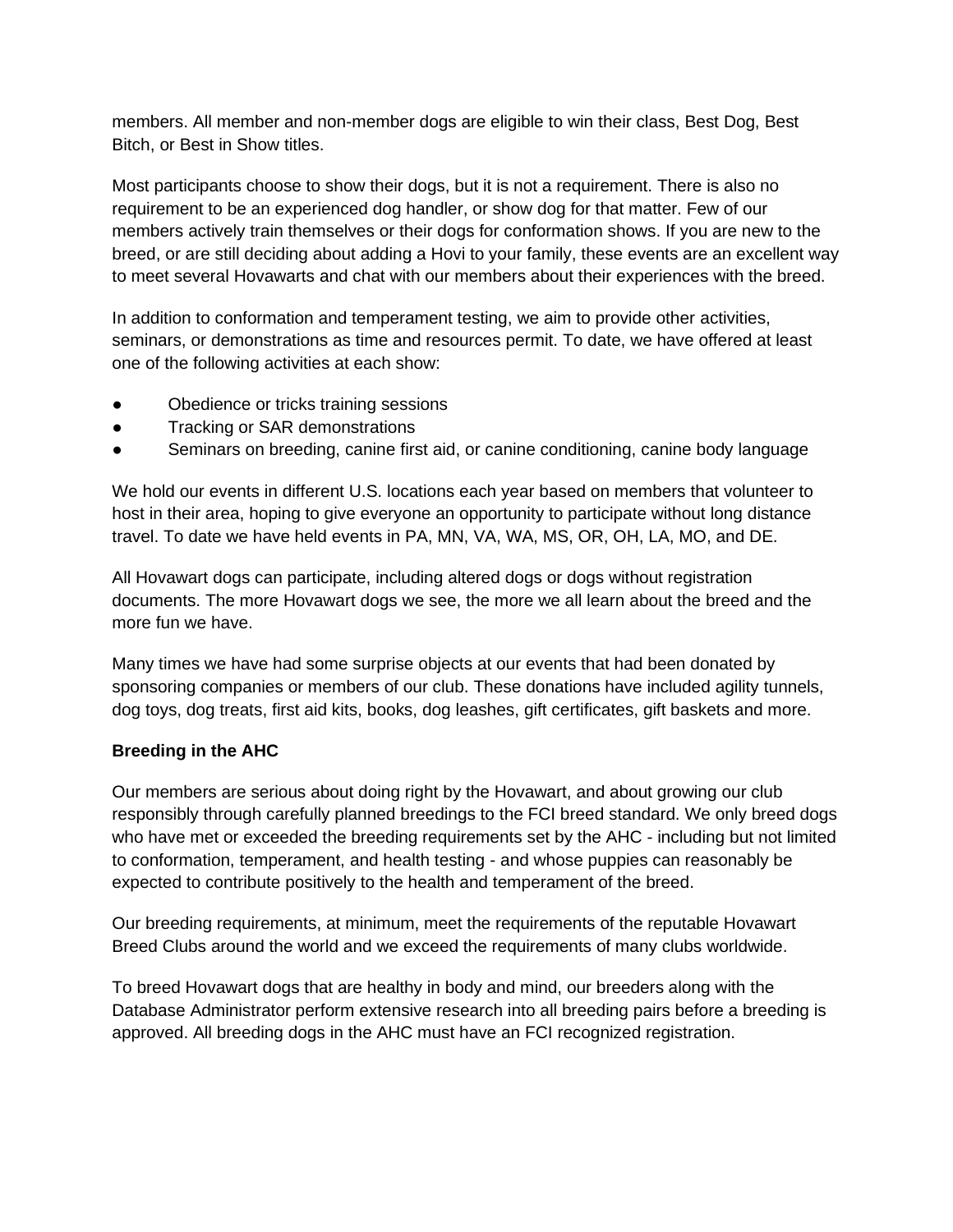We welcome all Hovawart enthusiasts who support our mission to work in the best interest of the health, temperament, working ability, and conformation of the breed, whether or not you plan to breed your female Hovawart or use your male at stud.

### **Your membership**

We strive to provide our members - and persons interested in joining the club – with timely, well thought-out, and accurate information, to the best of our ability.

For those members interested in breeding and whose dogs have FCI recognized registrations, the AHC Database Administrator will assist with research and advice. The AHC has access to a database of more than 71,000 Hovawart dogs, dating back many generations and decades. The database contains information on dogs from all over the world, which may include results of health and temperament tests, conformation, titles earned, and more. The AHC contributes to the maintenance of this global database, which in turn helps us research possible breeding combinations and provide advice on the lineage of puppies our members may be looking to import.

Members receive four newsletters per year, in printed form by mail if preferred, or online via our website a[t](http://www.americanhovawartclub.org/) [www.americanhovawartclub.org.](http://www.americanhovawartclub.org/) There is a small discount for members who receive their newsletter online only. We encourage members to participate throughout the year by sending articles or photos about their Hovawart, or any subject to do with dogs, such as health topics, training, fun activities, and so on to the club's newsletter editor.. Everyone enjoys reading stories about what our Hovies are up to.

AHC Board members maintain the club's website at [www.americanhovawartclub.org,](http://www.americanhovawartclub.org/) where we would be happy to give a shout-out to your Hovi for titles earned, litters, or any other news.

### The AHC maintains a closed-group Facebook page a[t](https://www.facebook.com/groups/www.americanhovawartclub.org/)

[https://www.facebook.com/groups/www.americanhovawartclub.org/,](https://www.facebook.com/groups/www.americanhovawartclub.org/) which can be joined by both club members and non-members. A lot of fun photos and stories get posted on our site. The site is currently being moderated by an AHC board member.

Other member benefits include discounted fees for conformation and temperament testing at our annual event and discounts on Hovawart items for sale by the club.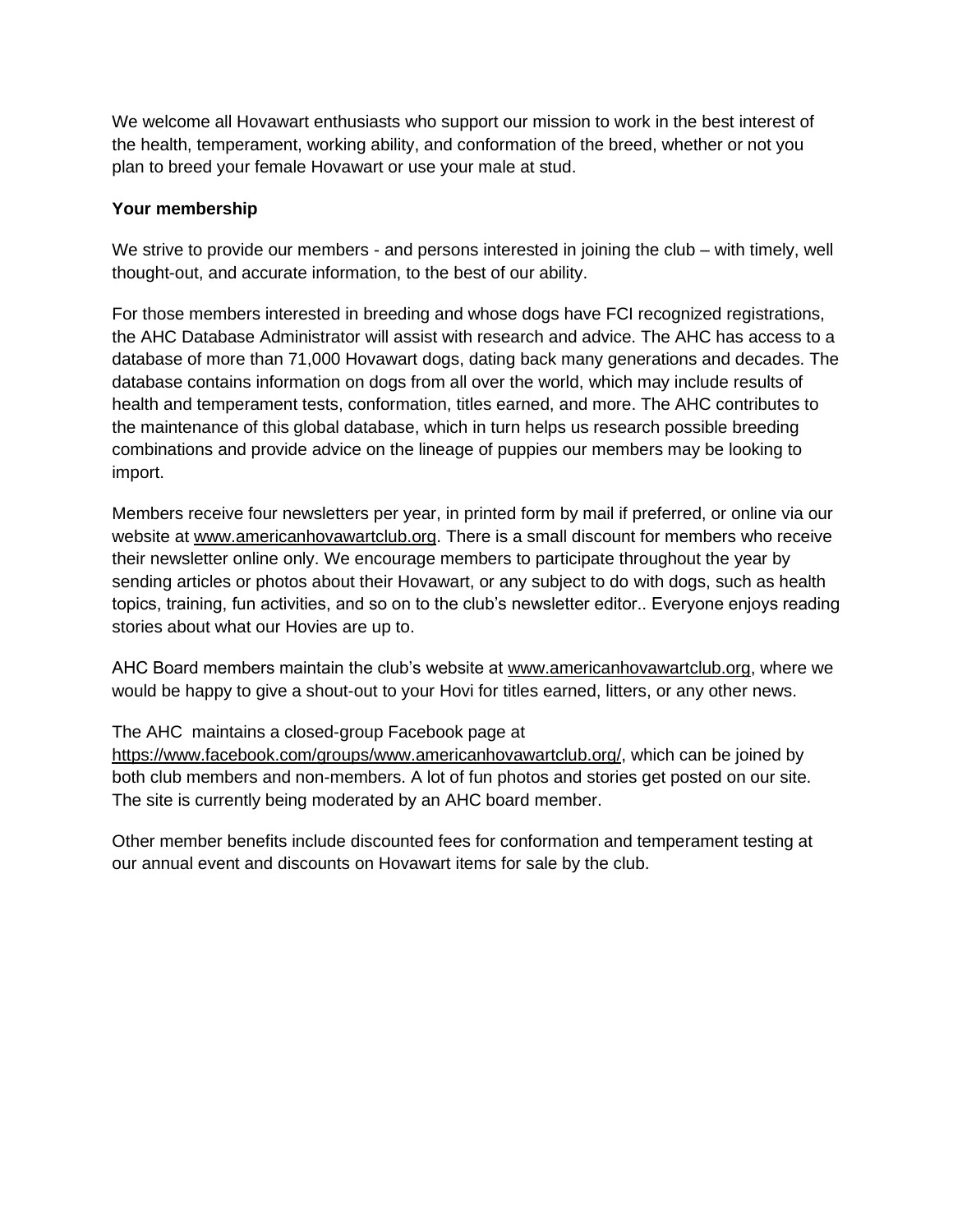#### **Becoming a member**

We hope we have answered most of your questions about the AHC. If you have questions about the Hovawart breed not addressed here, we encourage you to read "A Hova-What?" a[t](http://www.americanhovawartclub.org/) [www.americanhovawartclub.org.](http://www.americanhovawartclub.org/) For any remaining questions, please write to us at ahc.cosec@gmail.com.

If you would like to join us, please fill in our membership application form below. Thank you for your interest. Best wishes from the AHC Board of Directors.

Beatrice Foster – President

Francesca Hanks – Vice President

Ben Phillips – Treasurer

Stacey Mack – Corresponding Secretary

© 2003-2020 American Hovawart Club. All rights reserved.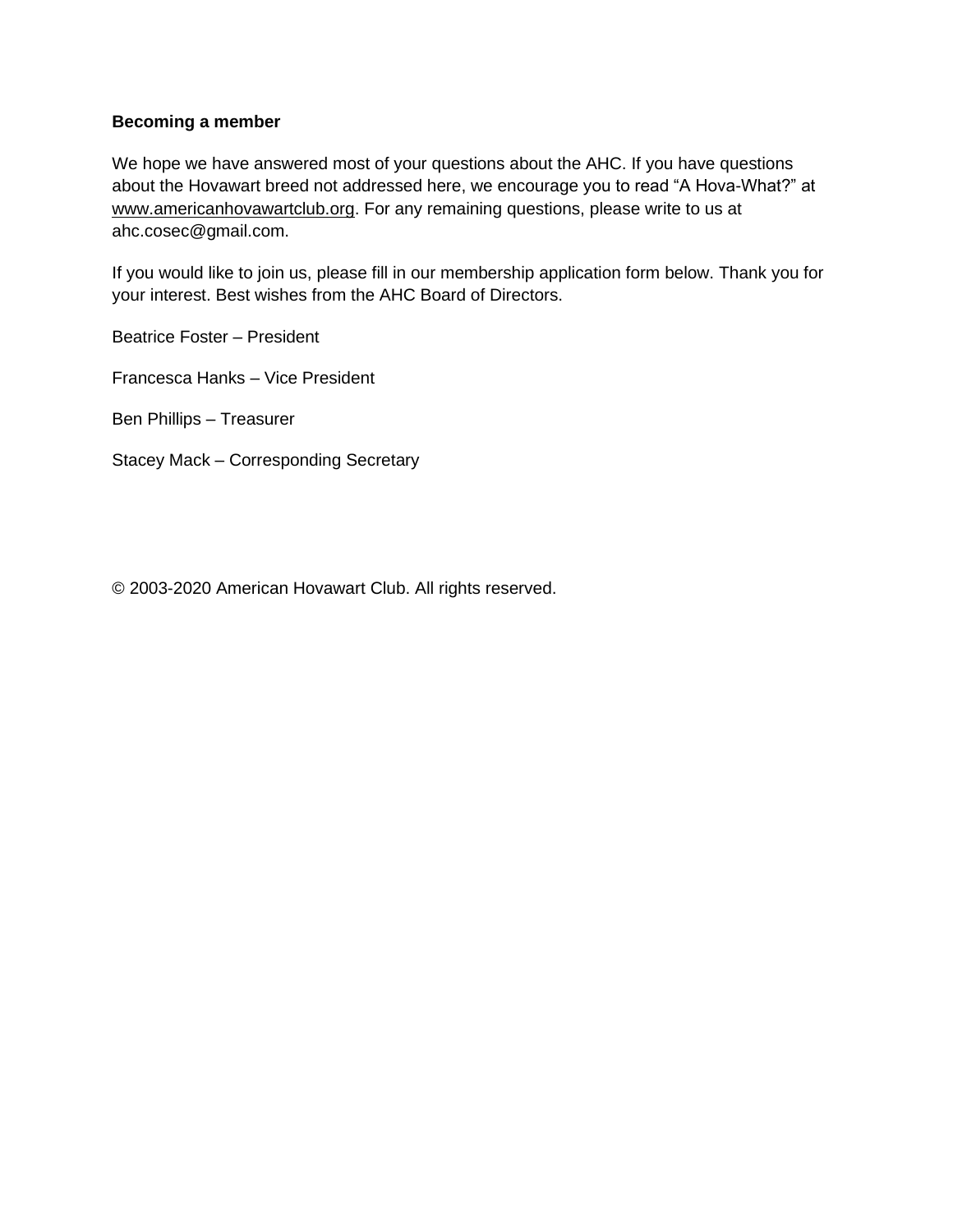# **American Hovawart Club – New Membership Application**

Mailing address: AHC Treasurer - C/O Ben Phillips, 549 Kline Ave, Pottstown, PA 19465 Please make checks payable to American Hovawart Club.

### **Member details**

| Name:                                          |  |  | Phone:    |                                     |
|------------------------------------------------|--|--|-----------|-------------------------------------|
| <b>Mailing Address:</b>                        |  |  | Email:    |                                     |
| Signature:                                     |  |  | Date:     |                                     |
| Please list other Hovawart club<br>memberships |  |  | breeding? | At this time, are you interested in |

### **Hovawart details (please add pages if needed)**

| Registered Name (if applicable): |     |         |                    |                 |
|----------------------------------|-----|---------|--------------------|-----------------|
| Call Name:                       |     |         | Country of Origin: |                 |
| Sex:                             | M/F | DOB:    | Color:             | BLK / BG / BLND |
| Altered:                         | Y/N | Tattoo: | Microchip/ID:      |                 |

### **Membership type (please select one)**

|  | \$43 Single Membership         |  | \$60 Family Membership           |
|--|--------------------------------|--|----------------------------------|
|  | 4 online newsletters, one vote |  | 4 online newsletters – two votes |